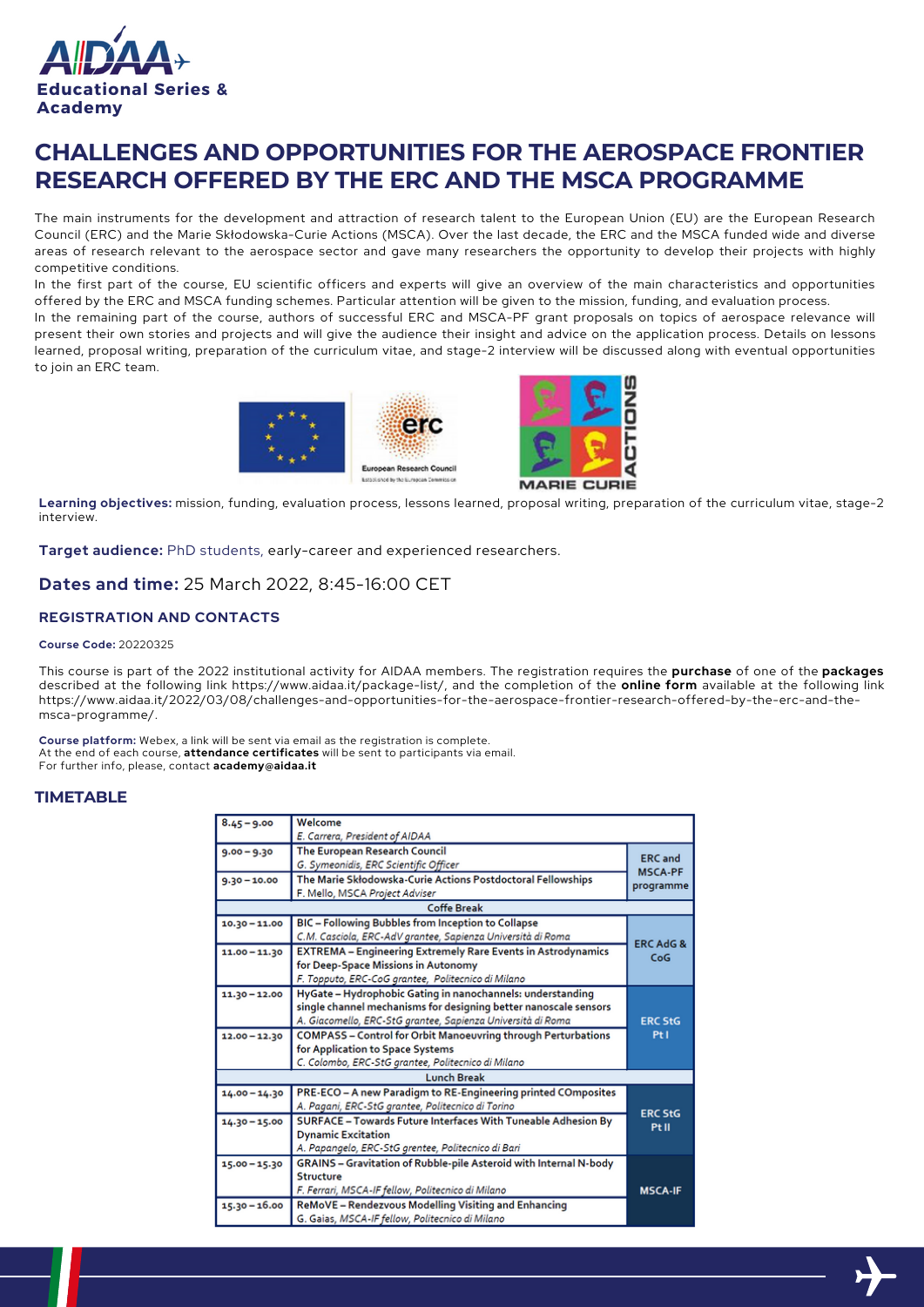

## **SPEAKERS**

**Carlo Massimo Casciola** is a full professor of Fluid Dynamics at the Department of Mechanical and Aerospace Engineering of the University of Rome La Sapienza, where he leads a research group of about 20 researchers, postdocs, and Ph.D. students working on the fluid dynamics of complex flows with a chiefly theoretical and numerical approach. His research is oriented to fundamental and numerical modeling, with substantial interactions with several neighbouring disciplines, such as engineering, physics, material science, chemistry, mathematics, biology, and medicine.

Most of the topics are characterized by the coupling of macroscopic flows with a microstructure. After being awarded the ERC Advanced Grant 2013, BIC: Following Bubbles from Inception to Collapse, a significant part of the research work has been focused on different aspects of cavitation, e.g., heterogeneous nucleation, wettability, bubble collapse modeling, bubble-wall interactions. The tools employed span from Direct and Large Eddy Simulation to Phase Field Models, Free Energy Methods, and Molecular Dynamics techniques specialized for Rare Events. Significant contributions concerns technics and models for wettability and heterogeneous nucleation on complex surfaces; phase-field methods for (nano-)bubble dynamics and cavitation; direct numerical simulations of polymer drag reducing flows; scaling laws and energy fluxes in inhomogeneous turbulent flows; particle transport in turbulent flows in the two-way coping regime. Recently, the research interests extended to experimental aspects of bubble dynamics, cavitation, and microfluidics for application in biology and medicine. In this context he was awarded the ERC-2017-PoC, INVICTUS - In vitro cavitation through ultrasound to develop a microfluidic platform exploiting cavitation to enhance the permeability of the endothelium for targeted drug delivery.

**Camilla Colombo** is Associate Professor at Politecnico di Milano since 2016 where she is the PI of several projects funded by the European Space Agency and an ERC Starting Grant on the project COMPASS "Control for Orbit Manoeuvring through Perturbations for Application to Space Systems" (www.compass.polimi.it). She leads a team of 11 Postdoc and PhD researchers working on the study of natural and artificial perturbations and their use for application to space debris modelling and mitigation, trajectory design, and mission analysis of missions involving a constellation of satellites and formation flying and mission to near-Earth asteroids. After her PhD (2010) at the University of Glasgow (UK), she has served as Research Fellow at the University of Strathclyde (UK), then at the University of Southampton (UK) as Lecturer and then Associate Professor. In 2012 she was awarded a Marie Skłodowska-Curie Action for a research stay at Politecnico di Milano on "Space Debris Evolution, Collision risk, and Mitigation". Since 2017 she serves as a delegate for the Italian Space Agency at the Inter-Agency Space Debris Coordination Committee and at the COPUOS Science and Technical Subcommittee Space Mission Planning Advisory Group. Her research is published in over 100 journal and conference publications.

Fabio Ferrari is a Senior Research Associate at the University of Bern. His research interests are in the field of astrodynamics and planetary science, with applications to small celestial bodies of the Solar System, such as asteroids and comets. After earning his PhD in Aerospace Engineering from Politecnico di Milano in 2017, he was a Postdoctoral Fellow at NASA JPL and visiting researcher at the Observatoire de la Côte d'Azure, Nice. In 2018 he was awarded an MSCA IF – Global Fellowship to study the dynamics and evolution of rubble-pile asteroids. He is a co-investigator of projects related to small-body exploration and is a member of the scientific teams of ESA's Hera and NASA's DART mission. He is currently the PI of an Ambizione Grant funded by the Swiss National Science Foundation. To date, he has been awarded over 1M€ of research grants as PI, he is the author of 25 indexed publications and about 50 works in total. He serves as a reviewer for several international journals in the field of space engineering and planetary science.

**Gabriella Gaias** is an experienced Research Fellow at Politecnico di Milano recipient of the EU Horizon2020 Marie Sklodowska-Curie Individual Fellowship ReMoVE "Rendezvous Modelling Visiting and Enhancing". Since 2009 she holds a Research Engineer position at the German Space Operations Center of DLR (German Aerospace Center) – currently on leave. She has been involved and provided key contributions to two formation-flying missions flown since 2010. She acted as Principal Investigator of the AVANTI experiment – an in-orbit demonstration that realized the first fully autonomous vision-based rendezvous to a passive target spacecraft in low Earth orbit relying exclusively on angles-only observations. Within the PRISMA formation-flying mission, she worked as GNC Engineer in the control room and as an experiment developer of the ARGON in-orbit demonstration. Her research/work interests comprise the development of guidance navigation and control algorithms, simulation systems, and flight software for formation-flying and proximity operations. Her theoretical and applied activities have been disseminated through 50+ technical papers, of which 15+ peer-reviewed international journal publications.

**Alberto Giacomello** is Associate Professor of Fluid Dynamics at the Department of Mechanical and Aerospace Engineering of Sapienza University and principal investigator of the ERC-StG project HyGate. His research is in theoretical and computational fluid mechanics of interfaces at the micro- and nanoscale. Research is focused on understanding the origin of metastability in problems of engineering and multidisciplinary interest, including ion channel gating, superhydrophobicity, contact angle hysteresis, nanobubbles, and cavitation inception. In 2010, Alberto obtained a double MS degree in Mechanical Engineering from Sapienza University of Rome and the Polytechnic Institute of New York University. He holds a PhD in Theoretical and Applied Mechanics from Sapienza. In 2014 he moved to Germany to work as a postdoc at the Max Planck Institute for Intelligent Systems of Stuttgart with which the collaboration is ongoing. Since 2019 he is a member of the Sapienza School for Advanced Studies (SSAS).

**Fabio Mellone** has an Aerospace Engineering background (MSc at Federico II; USAF Test Pilot School graduate; Master in Satellite at La Sapienza) and is Project Officer at REA working in the MSCA (post-Doc) Engineering Panel. As an experimental flight test engineer, his background is in flight dynamics. He had been working for 10 years at the ITAF Flight Test Centre in Pratica di Mare. He managed for 7 years space dual-use and military programmes at the Italian National Armament Directorate. Most recently he worked in OCCAR as a Mission System Manager for the European MALE RPAS during the Definition Phase of the programme. He has teaching experience in aerodynamics/ flight testing.

**Alfonso Pagani** serves as an associate professor at the Department of Mechanical and Aerospace Engineering, Politecnico di Torino. He earned a Ph.D. in Aerospace Engineering at the City University of London in 2016 and, earlier, a Ph.D. in Fluid-dynamics at Politecnico di Torino under the supervision of Prof. E. Carrera. Recently, Dr Pagani has been awarded an EU-H2020 ERC starting grant for an exploratory study into a new approach to the problem of design, manufacturing, and analysis of variable stiffness composite materials (www.pre-eco.eu). In 2018, Alfonso joined the California Institute of Technology as visiting associate to work on acoustics of meta-materials. Also, he spent research periods at Purdue University in 2016, where he worked on micromechanics of fibre-reinforced composites with Prof. W. Yu; RMIT Melbourne in 2014; and at Universidade do Porto in 2013. Alfonso is the co-author of some 120 publications. He acts as a reviewer for more than 20 International journals and is an associate editor for Advances in Aircraft and Spacecraft Structures, an Int'l Journal edited by Techno-Press, and International Journal of Dynamics and Control, Springer Nature.

**Antonio Papangelo** is Research Fellow at Politecnico di Bari (PoliBa) in the Department of Mechanics Mathematics and Management since 2019. He obtained his PhD in Mechanical Engineering at PoliBa in 2017 and he has been visiting scientist at Sandia National Laboratories (USA), Imperial College London (UK), and a Research Fellow at the Hamburg University of Technology (TUHH) in the Dynamics Group. His research interests are tribology, adhesion between soft components, friction, the transition from static to dynamic friction, rough contact, viscoelasticity, vibrations of nonlinear mechanical systems, vibration localization. Antonio has received funding for his research from the Regione Puglia, the German Research Foundation and he is the PI of the project "SURFACE" funded under the call ERC - Starting Grant for an amount of 1.5 M€. SURFACE aims to design patterned interfaces with tuneable macroscopic adhesive properties by appropriate dynamic excitations.